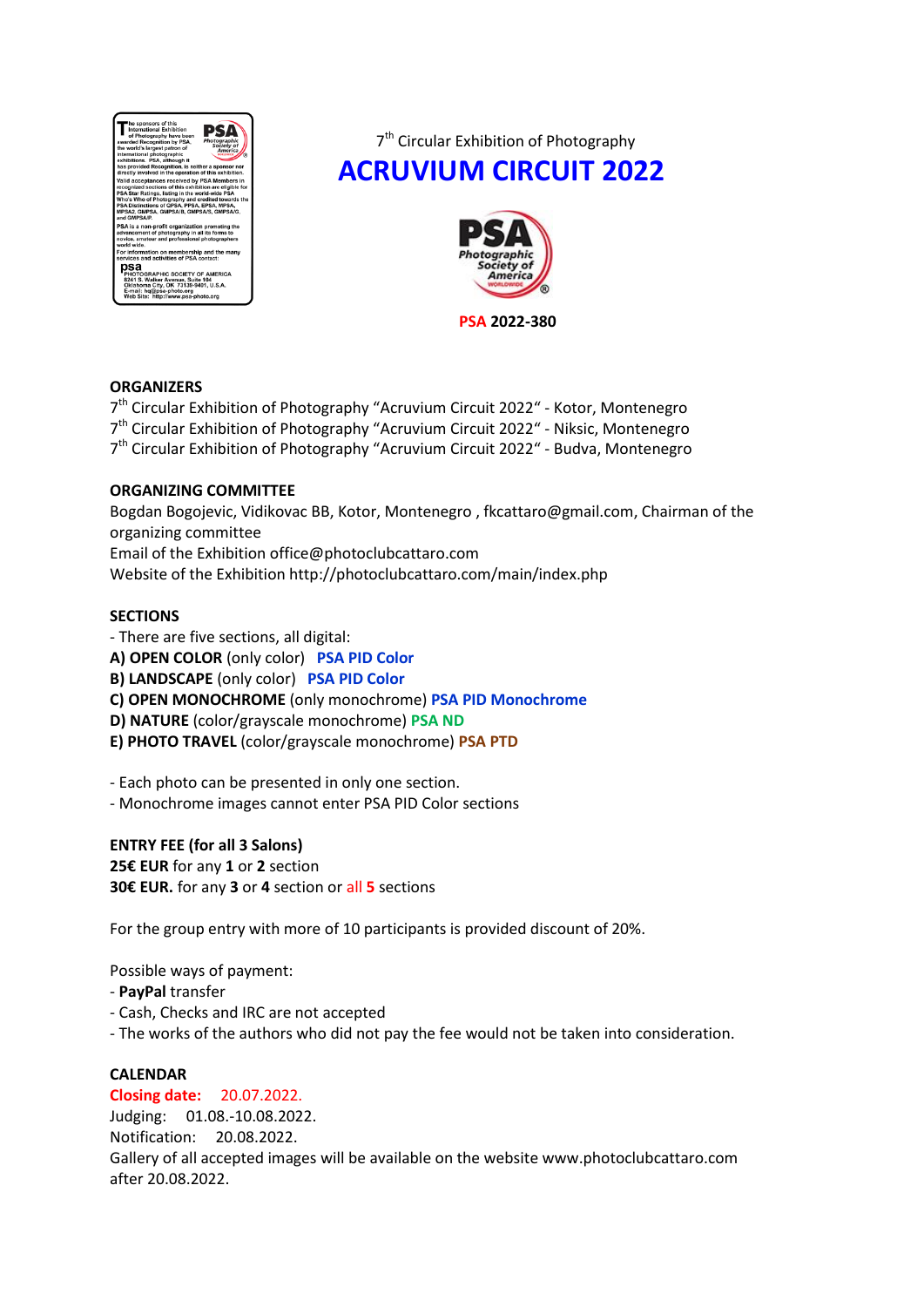On-line PDF Exhibition Catalog: 20.10.2022. www.photoclubcattaro.com Sending of awards: 20.10.2022.

**JUDGING AWARDS DATES Kotor**

13.08.2022.

**Niksic** 13.08.2022.

**Budva** 14.08.2022.

## **REPORT CARD NOTIFICATION**

All participants will receive report card notification via e-mail. The results of the exhibition will also be published on the website www.photoclubcattaro.com

# **JUDGES**

**Kotor (all sections) Frank HAUSDOERFER,** MPSA, EFIAP, C\*\*\*MOL, R-ISF10, GPU VIP2, GPU 4 Crowns, GPU Aphrodite, WPAI Silver, EÖVF, MIIWF, FAPU, PSA PIDC 5 Galaxy, PSA PTD 3 Galaxy, DVF Bronze, Germany **Luc STALMANS**, MPSA, EFIAP, Belgium **Jasmina MOJSIN**, AFIAP, Serbia

**Niksic (all sections) Geza LENNERT**, EFIAP, MF FSS, Serbia **Dao Tien DAT,** ESVAPA, EVAPA, EFIAP/d2, MPSA, MEAPU/b, R-ISF5, FWIEP, Vietnam **Weining LIN,** PPSA, China

**Budva (all sections) Massimo TOMMI**, EPSA, EFIAP/b,GPU CR3 VIP3, Italy **Saeed ARABZADEH,** EFIAP, Iran **Zoran MOJISIN,** EFIAP, Serbia

## **AWARDS**

#### **Kotor DPA Blue Badge for the best Author**

**PSA** Gold medal in each section (5 altogether) **SALON** Gold, Silver, Bronze medals in each section (15 altogether) + 10 SALON honorable mention ribbons in each section (50 altogether)

# **Niksic**

# **DPA Blue Badge for the best Author**

**PSA** Gold medal in each section (5 altogether) **SALON** Gold, Silver, Bronze medals in each section (15 altogether) + 10 SALON honorable mention ribbons in each section (50 altogether)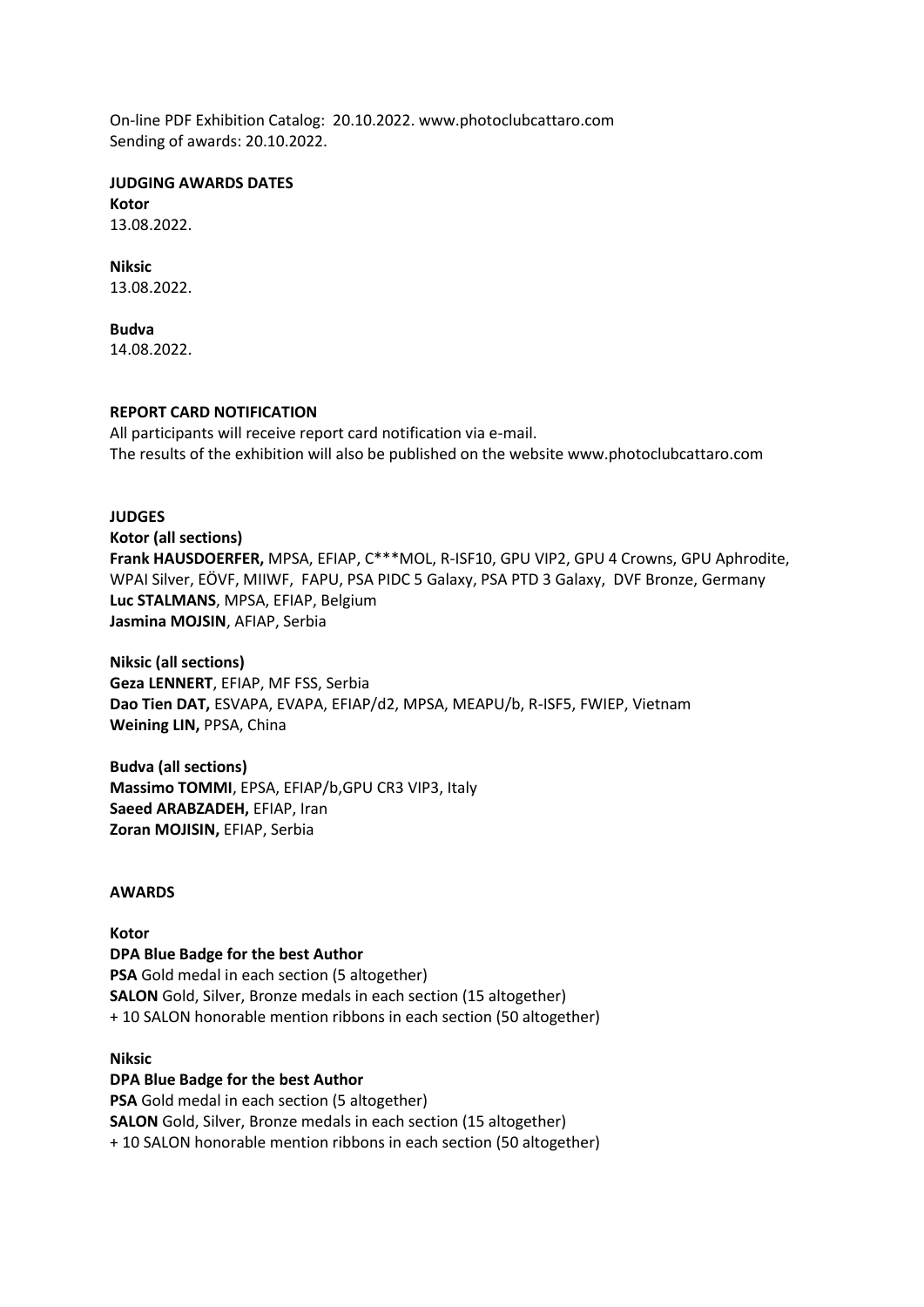## **Budva**

## **DPA Blue Badge for the best Author**

**PSA** Gold medal in each section (5 altogether) **SALON** Gold, Silver, Bronze medals in each section (15 altogether)

+ 10 SALON honorable mention ribbons in each section (50 altogether)

The jury reserves the right to grant additional awards.

The judges reserve the right to not award all prizes should they feel the work does not match the judging criteria.

Each author can receive only one award in each of the section.

The decision of the jury is final and irrevocable, complaints are not possible.

## **PDF CATALOG**

PDF Downloadable from web site by exhibitors on our web site: www.photoclubcattaro.com

# **EXHIBITION REQUIREMENTS**

**IMAGE AND ENTRY REQUIREMENTS** This exhibition is open to anyone; however, an entry may be rejected when the Sponsor or the Exhibition Organizers, in their reasonable discretion, believes the entry does not conform to exhibition rules and these Conditions of Entry. Membership in any photographic organization is not required.

**Sanctions**: Entries will not be accepted from any entrant who is currently sanctioned by PSA. Entry fees are not refundable in these circumstances

## **PSA Star Ratings**

To receive proper Star ratings credit from PSA, entrants must provide their names and country exactly the same in each exhibition. Aliases are not permitted. Please contact PSA in the event of name changes or relocating to another country. Using one's name differently in different exhibition exposes the entrant to the risk that many of their acceptances may not be recognized by PSA Star Ratings.

# **Image Creation**

Entries must originate as photographs (image-captures of objects via light sensitivity) made by the entrant on photographic emulsion or acquired digitally.

# **Certification**:

By virtue of submitting an image, the entrant certifies the work as his or her own. Images may not incorporate elements produced by anyone else (for example: clip art, images or art by others downloaded from the Internet). Aliases are not allowed.

# **Reproduction**

The entrant permits the sponsors to reproduce all or part of the entered material free of charge for publication and/or display in media related to the exhibition. This may include low resolution posting on a website. Note: Entrants who indicate that their images may not be reproduced or used "will not be eligible for awards" or inclusion in audio-visuals of the exhibition "and could be subject to disqualification" by the exhibition sponsors. The exhibition assumes no liability of any misuse of copyright

**Alteration and Computer Generation** Subject to Divisional restrictions (particularly Nature, Photo Travel, and Photojournalism) images may be altered, either electronically or otherwise, by the maker; adjustments to enhance images or creatively modify images are allowed providing the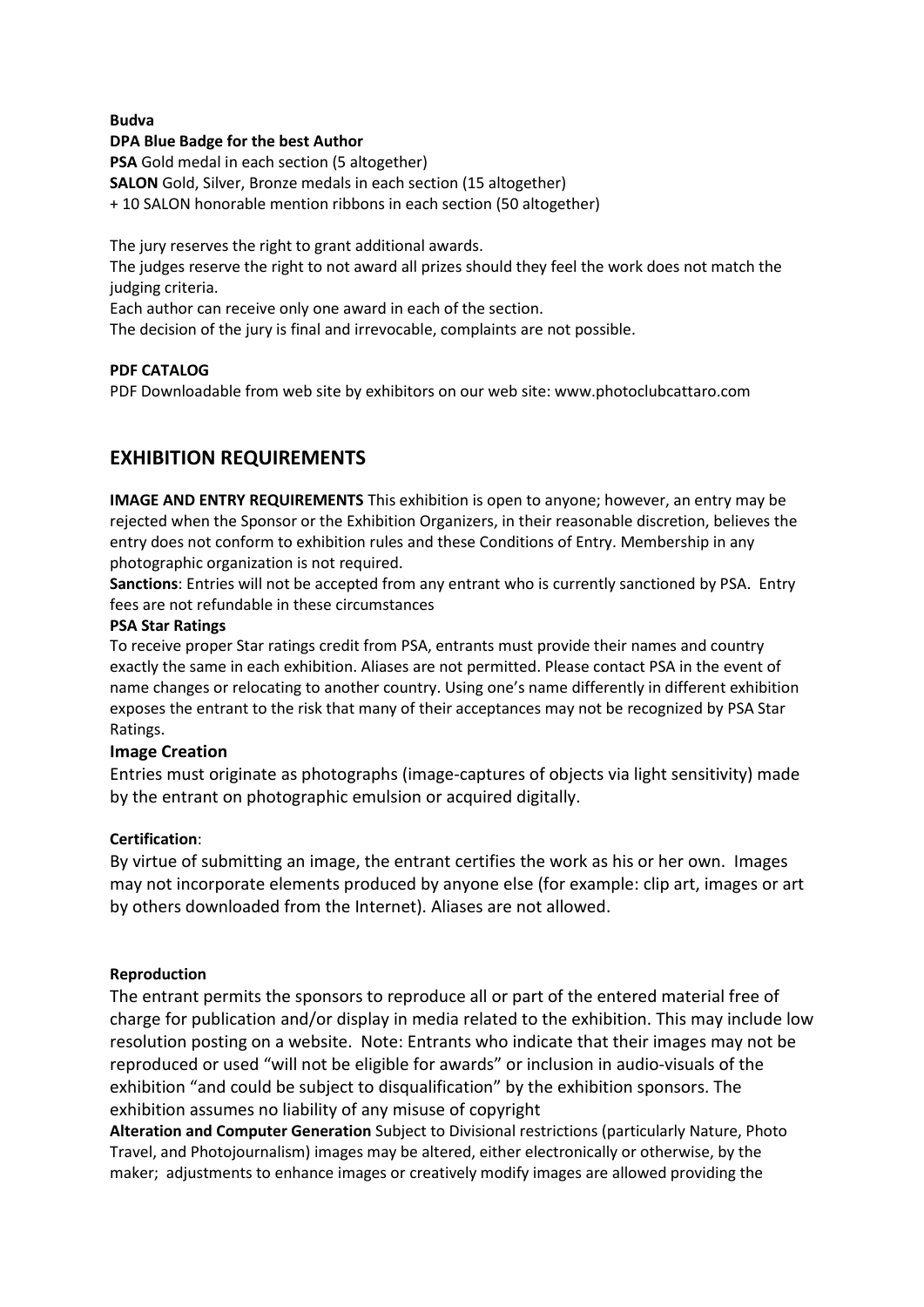underlying photograph is retained in a way that is obvious to the viewer. Images may not be constructed entirely with a computer, and must be the sole work of the author

**Re-use of accepted images**: Any image that has been accepted in this exhibition, past or present, may not be entered again in the same Division Star Ratings Class any future instances of this exhibition. It may, of course, be entered in any other PSA recognised exhibitions but **must always have the same title**. **Re-titling in another language is not allowed.**

**Entry**: An Entry consists of, up to and including, four (4) images entered by a single entrant into the same Section. An entrant may only enter a specific Section once.

**Titles**:

Each image must have a unique title **that is a description of the image**. That unique title must be used for entry of that image or of an identical Image into any and all PSA-Recognized exhibitions. Titles must be 35 characters or fewer. No titles may be visible to the judges, and nothing in the image may identify the maker. Titles may not include file extensions such as .jpg or .jpeg (or any other camera capture filenames such as IMG 471). Titles may not consist of personal identifiers possibly augmented by a number; or include words such as "untitled" or "no title". Titles may not consist solely of numbers unless those numbers are prominently contained within the image, such as a contestant number in a race.

# **Color and Monochrome:**

Color and Monochrome images from the same capture that share substantial pictorial content in common will be considered the same image and must be given the same title.

## **PHOTOGRAPHS**

Photos must be in JPG file format, maximum dimensions: 1920 pix. horizontal side and 1080 pix. vertical side in 300 dpi. AUTHORS MUST SUBMIT PHOTOS ONLINE, compression 7-12, max 2Mb.

The Exhibition will be conducted in accordance with the rules of the PSA

An entrant's images will not be presented to the judges consecutively. An entrant's four images will be distributed throughout four rounds of judging in that section. Distribution of images will be in the same round order as submitted by the entrant.

## **JUDGING METHOD**

Remote judging of images will be with calibrated computer monitors or high definition TV screens at 100% of the submitted pixel size (1920x1080 pix).

Equipment will not resize any submitted images or change the aspect ratio of the original image to "Fit to screen" or to "Fill screen" by monitors or HDTV equipment. Oversized images will be rejected and the entrant required to resubmit their entry with properly sized images.

All information, including image file names, provided to the judges for remote judging will retain complete anonymity of the entrants and not provide the judges with any means of determining any entrant's personal details, such as name, email address, or country.

**The target acceptance rate will be between 29% and 35% in each section.**

# **DATA PROTECTION**

By entering this exhibition, you are explicitly consenting to the personal details you have supplied, including email addresses, being held, processed and used by the exhibition organizers for purposes associated with this exhibition. You also explicitly consent to such information being sent to organizations which have accorded official recognition, patronage or accreditation to this exhibition. You acknowledge and accept that entering this exhibition means that the status and results of your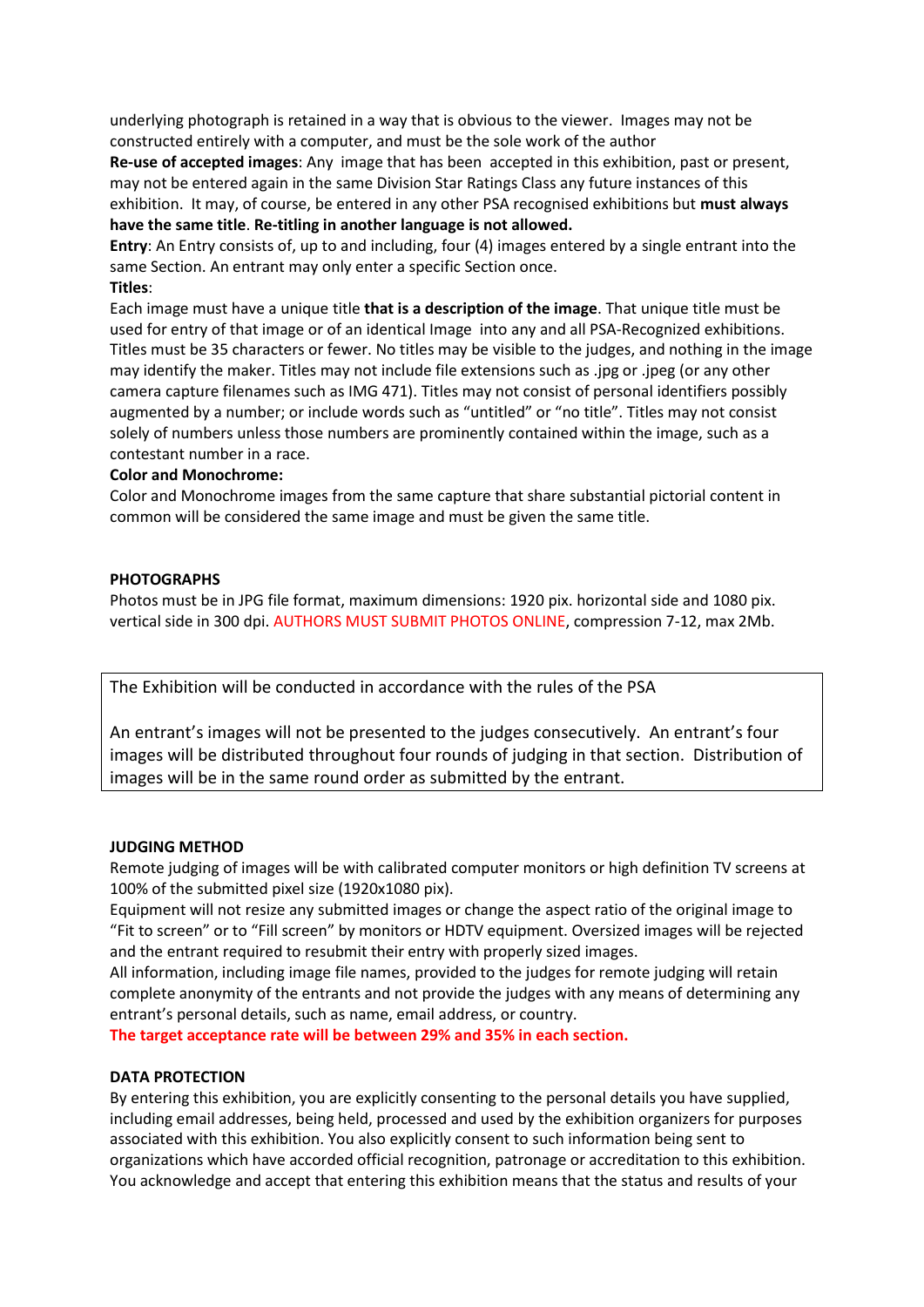entry may be made public. Your email address and contact information will not be made public.

# **SUBJECT MATTER AND SECTION DEFINITIONS**

# **Statement on Subject Matter applicable to all sections**

The fundamental rule that must be observed at all times and **applies to all sections** offered in exhibitions with FIAP patronage or PSA recognition is that **the welfare of living creatures is more important than any photograph**. This means that practices such as baiting of subjects with a living creature and removal of birds from nests, for the purpose of obtaining a photograph, are highly unethical, and such photographs are not allowed in any exhibition with FIAP patronage or PSA recognition. Under no circumstances may a living creature be placed in a situation where it will be killed, injured or stressed for the purpose of obtaining a photograph. This rule applies regardless of whether or not the creature being killed, injured or stressed is visible in the captured image.

There are also concerns about the use of aerial photography, drones, helicopters, low flying aircraft. These should not cause any interference with other individuals or animals which causes a disturbance in their normal activity or disrupt the way any individuals or animals interact with their environment.

Entry in this exhibition is conditional on accepting these policies. The content of images must comply with these General Conditions and with the Division and Section definitions listed in these conditions. Images that - in the sole opinion of the judges or the Exhibition Organizers - do not comply, will be disqualified so the entrant may be aware of the problem when considering entry into other exhibitions with FIAP patronage/PSA recognition.

Further details on the PSA's drone policy may be found at [https://psa-photo.org/index.php?psa](https://psa-photo.org/index.php?psa-policies%23drone)[policies#drone](https://psa-photo.org/index.php?psa-policies%23drone)

# **PSA/FIAP Nature Definition**

Nature photography records all branches of natural history except anthropology and archaeology. This includes all aspects of the physical world, both animate and inanimate, that have not been made or modified by humans.

Nature images must convey the truth of the scene that was photographed. A well-informed person should be able to identify the subject of the image and be satisfied that it has been presented honestly and that no unethical practices have been used to control the subject or capture the image. Images that directly or indirectly show any human activity that threatens the life or welfare of a living organism are not allowed.

The most important part of a Nature image is the nature story it tells. High technical standards are expected and the image must look natural. Adding a vignette or blurring the background during processing is not allowed.

Objects created by humans, and evidence of human activity, are allowed in Nature images only when they are a necessary part of the Nature story.

Photographs of human-created hybrid plants, cultivated plants, feral animals, domesticated animals, human-created hybrid animals and mounted or preserved zoological specimens are not allowed. Images taken with subjects under controlled conditions, such as zoos, are allowed.

Controlling live subjects by chilling, anaesthetic or any other method of restricting natural movement for the purpose of a photograph is not allowed.

No modification that changes the truth of a Nature image is allowed. Images may be cropped but no other technique that removes, adds or moves any part of the image is allowed.

Techniques that remove elements added by the camera, such as dust spots, digital noise and lens flare are allowed.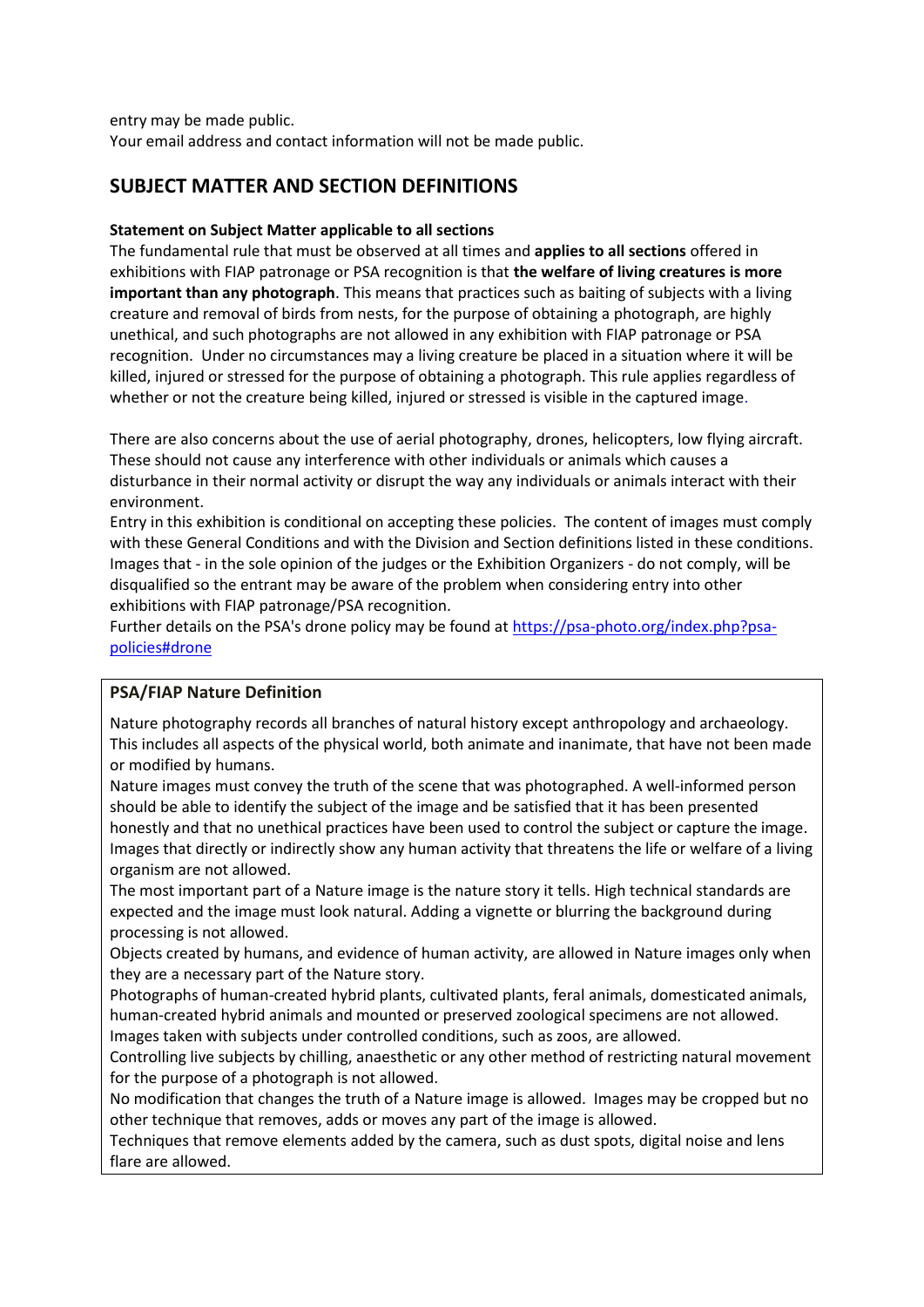Complete conversion of colour images to greyscale monochrome is allowed. Partial conversion, toning and infrared captures or conversions are not allowed.

Images of the same subject that are combined in-camera or with software by focus stacking or exposure blending are allowed. Multiple images with overlapping fields of view that are taken consecutively and combined in-camera or with software (image stitching) are allowed. *Attention is drawn to the PSA Statement on Subject Matter which applies to all sections* **Borders**

For the purpose of this exhibition any border added to a Nature digital file must be a single border of white or grey, no greater than 3 -5 pixels in width.

## **PSA Monochrome Definition**

An image is considered to be Monochrome only if it gives the impression of having no color (i.e. contains only shades of grey which can include pure black and pure white) OR it gives the impression of being a greyscale image that has been toned in one color across the entire image. (For example by Sepia, red, gold, etc.) A greyscale or multi-colored image modified or giving the impression of having been modified by partial toning, multi-toning or by the inclusion of spot coloring does not meet the definition of monochrome and shall be classified as a Color Work.

*Attention is drawn to the PSA Statement on Subject Matter which applies to all sections*

## **PSA Photo Travel Definition**

A Photo Travel image expresses the characteristic features or culture of a land as they are found naturally. There are no geographical limitations. Images from events or activities arranged specifically for photography, or of subjects directed or hired for photography are not permitted**.** Close up pictures of people or objects must include features that provide information about the location.

Techniques that add, relocate, replace or remove any element of the original image, except by cropping, are not permitted. The only allowable adjustments are removal of dust or digital noise, restoration of the appearance of the original scene, and complete conversion to greyscale monochrome. Other derivations, including infrared, are not permitted. All images must look natural.

*Attention is drawn to the PSA Statement on Subject Matter which applies to all sections*

## **Vignettes and Borders**

For the purpose of this exhibition vignettes are not allowed in Photo Travel Digital images. Any border added must be a single border of white or grey, no greater than 3 -5 pixels in width.

## **Breaches of Rules**

If, at any time, it is determined in the reasonable discretion of the exhibition organizer or the judges before, during, or after the judging of an exhibition that an entrant has submitted entries where one or more images may fail to comply with these Conditions of Entry, including the stated definitions, the exhibition organizers reserve the right to delete the entry from the exhibition and void any or all acceptances or awards in connection with the exhibition. Fees may be forfeited or refunded in these circumstances. The entrant acknowledges that the decision of the exhibition organizers or the judges is final

In order to ensure that images comply with the Conditions of Entry and definitions, the exhibition organizers may carry out reasonable measures to verify that:

a) the images are the original work of the entrant and

b) the images comply with the rules and definitions as set out in these Conditions of Entry